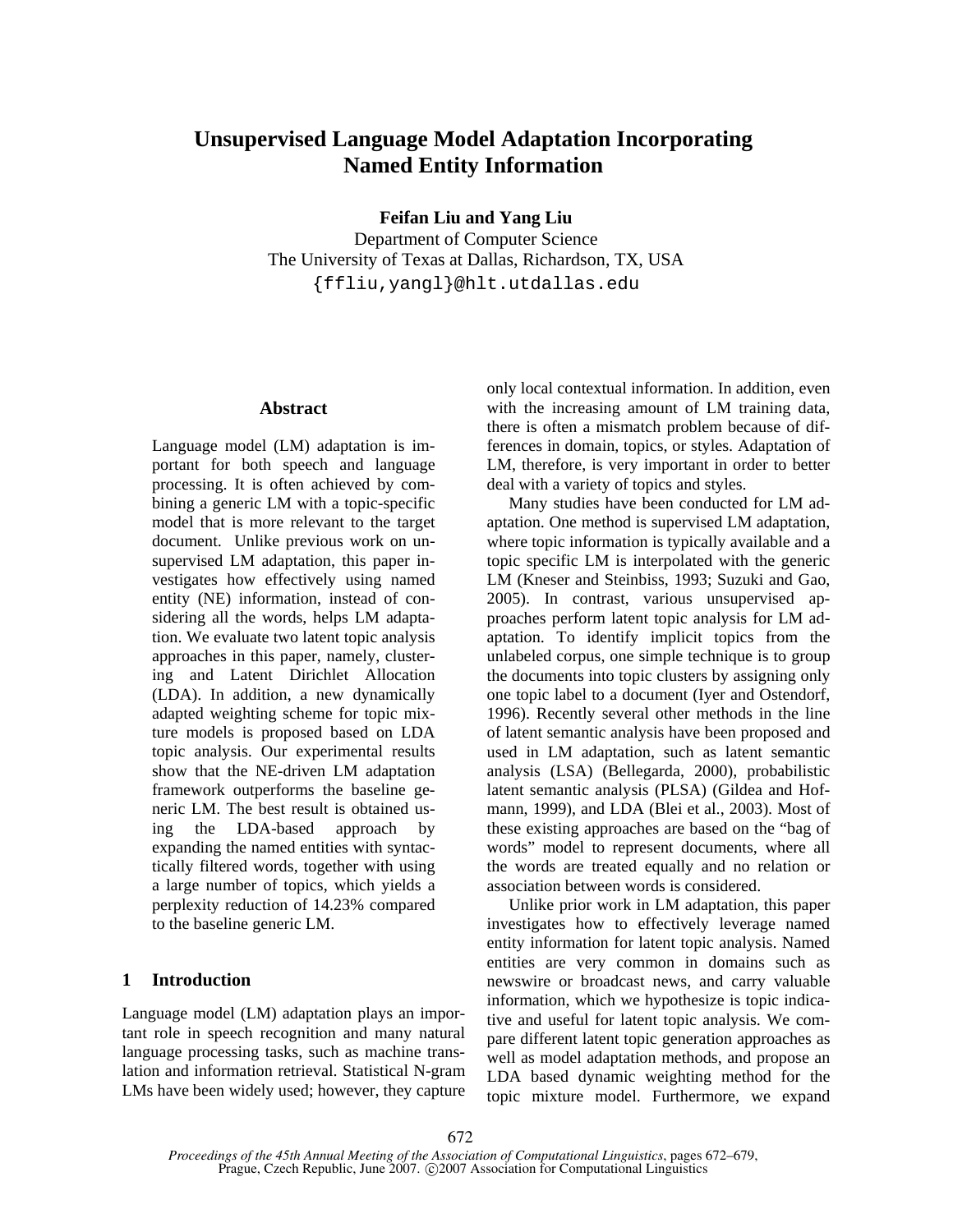named entities by incorporating other content words, in order to capture more topic information. Our experimental results show that the proposed method of incorporating named information in LM adaptation is effective. In addition, we find that for the LDA based adaptation scheme, adding more content words and increasing the number of topics can further improve the performance significantly.

The paper is organized as follows. In Section 2 we review some related work. Section 3 describes in detail our unsupervised LM adaptation approach using named entities. Experimental results are presented and discussed in Section 4. Conclusion and future work appear in Section 5.

# **2 Related Work**

There has been a lot of previous related work on LM adaptation. Suzuki and Gao (2005) compared different supervised LM adaptation approaches, and showed that three discriminative methods significantly outperform the maximum a posteriori (MAP) method. For unsupervised LM adaptation, an earlier attempt is a cache-based model (Kuhn and Mori, 1990), developed based on the assumption that words appearing earlier in a document are likely to appear again. The cache concept has also been used to increase the probability of unseen but topically related words, for example, the triggerbased LM adaptation using the maximum entropy approach (Rosenfeld, 1996).

Latent topic analysis has recently been investigated extensively for language modeling. Iyer and Ostendorf (1996) used hard clustering to obtain topic clusters for LM adaptation, where a single topic is assigned to each document. Bellegarda (2000) employed Latent Semantic Analysis (LSA) to map documents into implicit topic sub-spaces and demonstrated significant reduction in perplexity and word error rate (WER). Its probabilistic extension, PLSA, is powerful for characterizing topics and documents in a probabilistic space and has been used in LM adaptation. For example, Gildea and Hofmann (1999) reported noticeable perplexity reduction via a dynamic combination of many unigram topic models with a generic trigram model. Proposed by Blei et al. (2003), Latent Dirichlet Allocation (LDA) loosens the constraint of the document-specific fixed weights by using a prior distribution and has quickly become one of the most popular probabilistic text modeling techniques. LDA can overcome the drawbacks in the PLSA model, and has been shown to outperform PLSA in corpus perplexity and text classification experiments (Blei et al., 2003). Tam and Schultz (2005) successfully applied the LDA model to unsupervised LM adaptation by interpolating the background LM with the dynamic unigram LM estimated by the LDA model. Hsu and Glass (2006) investigated using hidden Markov model with LDA to allow for both topic and style adaptation. Mrva and Woodland (2006) achieved WER reduction on broadcast conversation recognition using an LDA based adaptation approach that effectively combined the LMs trained from corpora with different styles: broadcast news and broadcast conversation data.

In this paper, we investigate unsupervised LM adaptation using clustering and LDA based topic analysis. Unlike the clustering based interpolation method as in (Iyer and Ostendorf, 1996), we explore different distance measure methods for topic analysis. Different from the LDA based framework as in (Tam and Schultz, 2005), we propose a novel dynamic weighting scheme for the topic adapted LM. More importantly, the focus of our work is to investigate the role of named entity information in LM adaptation, which to our knowledge has not been explored.

# **3 Unsupervised LM Adaptation Integrating Named Entities (NEs)**

# **3.1 Overview of the NE-driven LM Adaptation Framework**

Figure 1 shows our unsupervised LM adaptation framework using NEs. For training, we use the text collection to train the generic word-based N-gram LM. Then we apply named entity recognition (NER) and topic analysis to train multiple topic specific N-gram LMs. During testing, NER is performed on each test document, and then a dynamically adaptive LM based on the topic analysis result is combined with the general LM. Note that in this figure, we evaluate the performance of LM adaptation using the perplexity measure. We will evaluate this framework for N-best or lattice rescoring in speech recognition in the future.

In our experiments, different topic analysis methods combined with different topic matching and adaptive schemes result in several LM adapta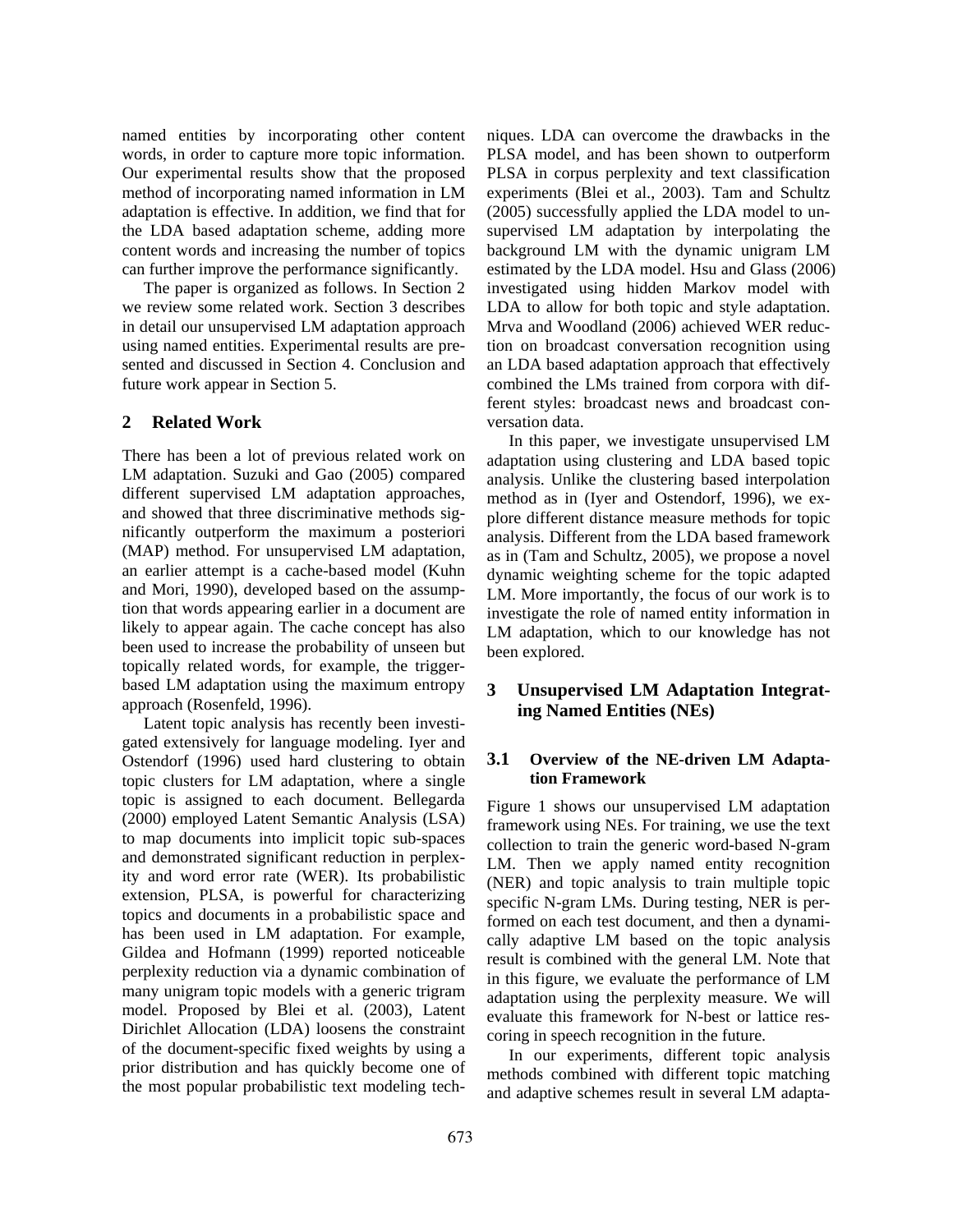tion paradigms, which are described below in details.



Figure 1. Framework of NE-driven LM adaptation.

#### **3.2 NE-based Clustering for LM Adaptation**

Clustering is a simple unsupervised topic analysis method. We use NEs to construct feature vectors for the documents, rather than considering all the words as in most previous work. We use the  $CLUTO<sup>1</sup>$  toolkit to perform clustering. It finds a predefined number of clusters based on a specific criterion, for which we chose the following function:

$$
(S_1 S_2 \cdots S_k)^* = \arg \max \sum_{i=1}^K \sqrt{\sum_{v, u \in S_i} sim(v, u)}
$$

where  $K$  is the desired number of clusters,  $S_i$  is the set of documents belonging to the  $i^{\text{th}}$  cluster,  $v$  and  $u$  represent two documents, and  $\sin(v, u)$  is the similarity between them. We use the cosine distance to measure the similarity between two documents:

$$
sim(v, u) = \frac{\vec{v} \cdot \vec{u}}{\|\vec{v}\| \cdot \|\vec{u}\|}
$$
 (1)

where  $\vec{v}$  and  $\vec{u}$  are the feature vectors representing the two documents respectively, in our experiments composed of NEs. For clustering, the elements in every feature vector are scaled based on their term frequency and inverse document fre-

 $\overline{a}$ 

quency, a concept widely used in information retrieval.

After clustering, we train an N-gram LM, called a topic LM, for each cluster using the documents in it.

During testing, we identify the 'topic' for the test document, and interpolate the topic specific LM with the background LM, that is, if the test document belongs to the cluster  $S^*$ , we can predict a word  $w_k$  in the document given the word's history  $h_k$  using the following equation:

$$
p(w_k | h_k) = \lambda p_{\text{General}}(w_k | h_k)
$$
  
+ 
$$
(1 - \lambda) p_{\text{Topic-S}^*}(w_k | h_k)
$$
 (2)

where  $\lambda$  is the interpolation weight.

We investigate two approaches to find the topic assignment  $S^*$  for a given test document.

#### **(A) cross-entropy measure**

For a test document  $d=w_1, w_2,...,w_n$  with a word distribution  $p_d(w)$  and a cluster *S* with a topic LM  $p_s(w)$ , the cross entropy *CE*(*d*, *S*) can be computed as:

$$
CE(d, S) = H(p_d, p_s) = -\sum_{i=1}^{n} p_d(w_i) \log_2(p_s(w_i))
$$

 From the information theoretic perspective, the cluster with the lower cross entropy value is expected to be more topically correlated to the test document. For each test document, we compute the cross entropy values according to different clusters, and select the cluster  $S^*$  that satisfies:

$$
S^* = \underset{1 \le i \le K}{\arg \min} CE(d, S_i)
$$

#### **(B) cosine similarity**

For each cluster, its centroid can be obtained by:

$$
cv_i = \frac{1}{n_i} \sum_{k=1}^{n_i} u_{ik}
$$

where  $u_{ik}$  is the vector for the  $k^{\text{th}}$  document in the  $i^{\text{th}}$ cluster, and  $n_i$  is the number of documents in the  $i^{\text{th}}$ cluster. The distance between the test document and a cluster can then be easily measured by the cosine similarity function as in Equation (1). Our goal here is to find the cluster  $S^*$  which the test document is closest to, that is,

$$
S^* = \underset{1 \le i \le K}{\arg \max} \frac{\vec{d} \cdot \vec{cv_i}}{\|\vec{d}\| \cdot \|\vec{cv_i}\|}
$$

<sup>&</sup>lt;sup>1</sup> Available at http://glaros.dtc.umn.edu/gkhome/views/cluto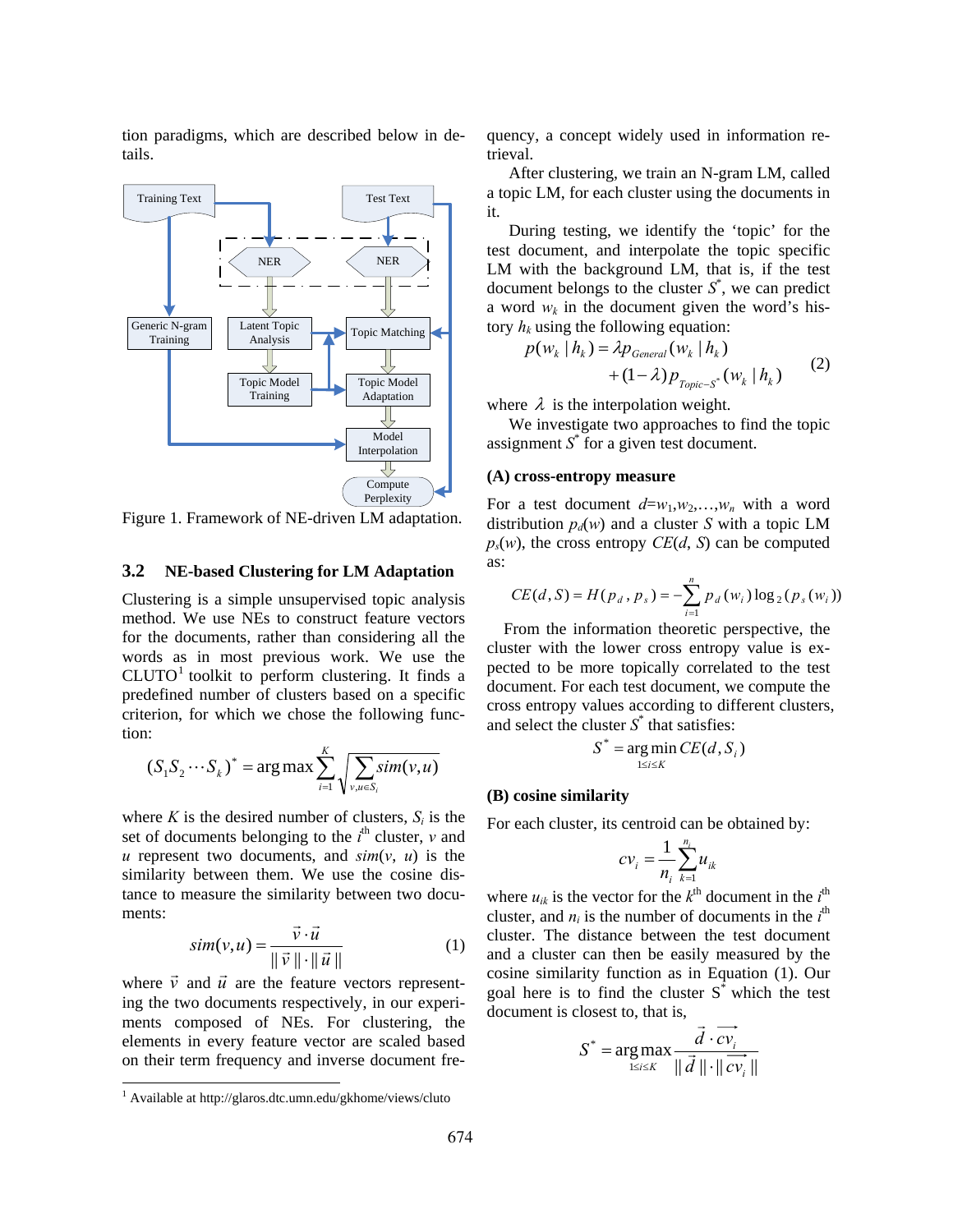where *d*  $\vec{d}$  is the feature vector for the test document.

#### **3.3 NE-based LDA for LM Adaptation**

LDA model (Blei et al., 2003) has been introduced as a new, semantically consistent generative model, which overcomes overfitting and the problem of generating new documents in PLSA. It is a threelevel hierarchical Bayesian model. Based on the LDA model, a document *d* is generated as follows.

• Sample a vector of *K* topic mixture weights  $\theta$  from a prior Dirichlet distribution with parameter  $\alpha$  :

$$
f(\theta;\alpha) = \prod_{k=1}^K \theta_k^{\alpha_k - 1}
$$

- For each word *w* in *d*, pick a topic *k* from the multinomial distribution  $\theta$ .
- Pick a word *w* from the multinomial distribution  $\beta_{w,k}$  given the  $k^{\text{th}}$  topic.

For a document  $d=w_1, w_2,...w_n$ , the LDA model assigns it the following probability:

$$
p(d) = \int_{\theta} \left( \prod_{i=1}^{n} \sum_{k=1}^{K} \beta_{w_i k} \cdot \theta_k \right) f(\theta; \alpha) d\theta
$$

We use the MATLAB topic Toolbox 1.3 (Griffiths et al., 2004) in the training set to obtain the document-topic matrix, DP, and the word-topic matrix, WP. Note that here "words" correspond to the elements in the feature vector used to represent the document (e.g., NEs). In the DP matrix, an entry *cik* represents the counts of words in a document *d<sub>i</sub>* that are from a topic  $z_k$  ( $k=1,2,...,K$ ). In the WP matrix, an entry  $f_{jk}$  represents the frequency of a word  $w_j$  generated from a topic  $z_k$  ( $k=1,2,...,K$ ) over the training set.

For training, we assign a topic  $z_i^*$  to a document *d<sub>i</sub>* such that  $z_i^* = \operatorname{argmax}_{1 \le k \le K} c_{ik}$ 1  $i^*$  = argmax  $c_{ik}$ . Based on the documents belonging to the different topics, *K* topic Ngram LMs are trained. This "hard clustering" strategy allows us to train an LM that accounts for all the words rather than simply those NEs used in LDA analysis, as well as use higher order N-gram LMs, unlike the 'unigram' based LDA in previous work.

For a test document  $d = w_1, w_2, \ldots, w_n$  that is generated by multiple topics under the LDA assumption, we formulate a dynamically adapted topic model using the mixture of LMs from different topics:

$$
p_{\text{LDA-adapt}}(w_k \mid h_k) = \sum_{i=1}^{K} \gamma_i \times p_{z_i}(w_k \mid h_k)
$$

where  $p_{z_i} ( w_k | h_k )$  stands for the *i*<sup>th</sup> topic LM, and *γi* is the mixture weight. Different from the idea of dynamic topic adaptation in (Tam and Schultz, 2005), we propose a new weighting scheme to calculate  $\gamma_i$  that directly uses the two resulting matrices from LDA analysis during training:

$$
\gamma_{k} = \sum_{j=1}^{n} p(z_{k} | w_{j}) p(w_{j} | d)
$$

$$
p(z_{k} | w_{j}) = \frac{f_{jk}}{\sum_{p=1}^{K} f_{jp}}, \ p(w_{j} | d) = \frac{freq(w_{j})}{\sum_{q=1}^{n} freq(w_{q})}
$$

where  $freq(w_i)$  is the frequency of a word  $w_i$  in the document *d*. Other notations are consistent with the previous definitions.

Then we interpolate this adapted topic model with the generic LM, similar to Equation (2):

$$
p(w_k | h_k) = \lambda p_{\text{General}}(w_k | h_k)
$$
  
+ 
$$
(1 - \lambda) p_{\text{LDA-adapt}}(w_k | h_k)
$$
 (3)

# **4 Experiments**

#### **4.1 Experimental Setup**

|                      | $#$ of files | # of words | # of NEs |
|----------------------|--------------|------------|----------|
| <b>Training Data</b> | 23,985       | 7.345.644  | 590,656  |
| <b>Test Data</b>     | 2.661        | 831.283    | 65,867   |
| _                    |              | .          |          |

Table 1. Statistics of our experimental data.

The data set we used is the LDC Mandarin TDT4 corpus, consisting of 337 broadcast news shows with transcriptions. These files were split into small pieces, which we call documents here, according to the topic segmentation information marked in the LDC's transcription. In total, there are 26,646 such documents in our data set. We randomly chose 2661 files as the test data (which is balanced for different news sources). The rest was used for topic analysis and also generic LM training. Punctuation marks were used to determine sentences in the transcriptions. We used the NYU NE tagger (Ji and Grishman, 2005) to recognize four kinds of NEs: Person, Location, Organi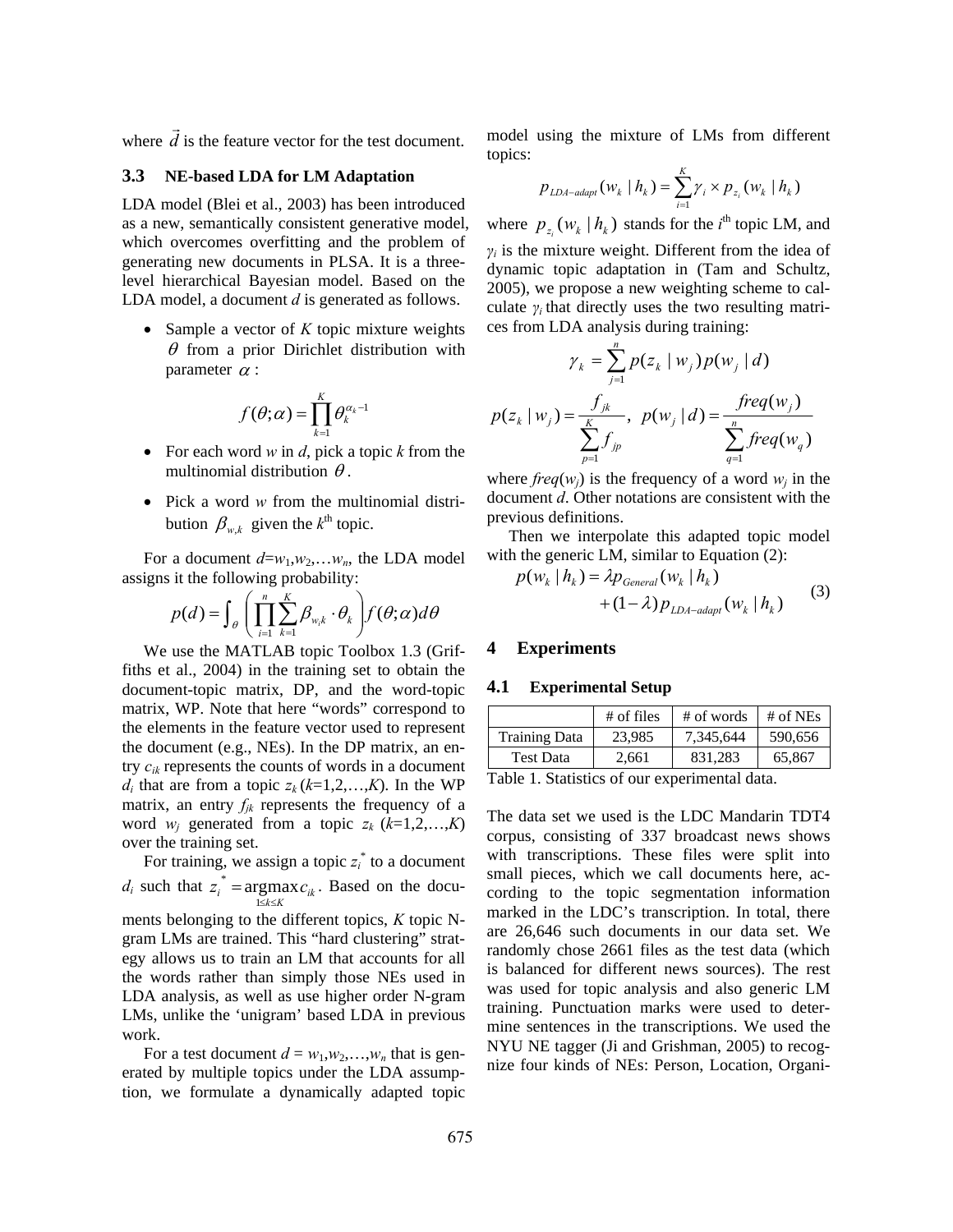zation, and Geo-political. Table 1 shows the statistics of the data set in our experiments.

We trained trigram LMs using the SRILM toolkit (Stolcke, 2002). A fixed weight (i.e.,  $\lambda$  in Equation (2) and (3)) was used for the entire test set when interpolating the generic LM with the adapted topic LM. Perplexity was used to measure the performance of different adapted LMs in our experiments.

## **4.2 Latent Topic Analysis Results**

|              |                | # of | Top 10 Descriptive Items              |  |
|--------------|----------------|------|---------------------------------------|--|
|              | Topic<br>Files |      | (Translated from Chinese)             |  |
|              |                |      | U.S., Israel, Washington, Palestine,  |  |
|              | 1              | 3526 | Bush, Clinton, Gore, Voice of Amer-   |  |
|              |                |      | ica, Mid-East, Republican Party       |  |
|              |                | 3067 | Taiwan, Taipei, Mainland, Taipei      |  |
|              |                |      | City, Chinese People's Broadcasting   |  |
|              | $\overline{c}$ |      | Station, Shuibian Chen, the Execu-    |  |
|              |                |      | tive Yuan, the Legislative Yuan, De-  |  |
|              |                |      | mocratic Progressive Party,           |  |
| Cluster-     |                |      | <b>Nationalist Party</b>              |  |
| ing          |                |      | Singapore, Japan, Hong Kong, Indo-    |  |
| <b>Based</b> | 3              | 4857 | nesia, Asia, Tokyo, Malaysia, Thai-   |  |
|              |                |      | land, World, China                    |  |
|              |                |      | World, German, Landon, Russia,        |  |
|              | $\overline{4}$ | 4495 | France, England, Xinhua News          |  |
|              |                |      | Agency, Europe, U.S., Italy           |  |
|              |                |      | China, Beijing, Nation, China Central |  |
|              |                |      | Television Station, Xinhua News       |  |
| 5            |                | 7586 | Agency, Shanghai, World, State        |  |
|              |                |      | Council, Zemin Jiang, Beijing City    |  |
|              |                |      | China, Japan, Hong Kong, Beijing,     |  |
| 1            |                | 5859 | Shanghai, World, Zemin Jiang, Ma-     |  |
|              |                |      | cao, China Central Television Sta-    |  |
|              |                |      | tion, Africa                          |  |
|              |                |      | U.S., Bush, World, Gore, South        |  |
|              | $\overline{c}$ | 3794 | Korea, North Korea, Clinton, George   |  |
|              |                |      | Walker Bush, Asia, Thailand           |  |
|              |                |      | Singapore, Indonesia, Team, Israel,   |  |
| <b>LDA</b>   | 3              | 4640 | Europe, Germany, England, France,     |  |
| <b>Based</b> |                |      | Palestine, Wahid                      |  |
|              |                |      | Taiwan, Russia, Mainland, India,      |  |
|              | $\overline{4}$ | 4623 | Taipei, Shuibian Chen, Philippine,    |  |
|              |                |      | Estrada, Communist Party of China,    |  |
|              |                |      | RUS.                                  |  |
|              |                |      | Xinhua News Agency, Nation, Bei-      |  |
|              | 5              | 4729 | jing, World, Canada, Sydney, Brazil,  |  |
|              |                |      | Beijing City, Education Ministry,     |  |
|              |                |      | Cuba                                  |  |

|                               |  |  | Table 2. Topic analysis results using clustering |
|-------------------------------|--|--|--------------------------------------------------|
|                               |  |  | and LDA (the number of documents and the top 10) |
| words (NEs) in each cluster). |  |  |                                                  |

For latent topic analysis, we investigated two approaches using named entities, i.e., clustering and LDA. 5 latent topics were used in both approaches. Table 2 illustrates the resulting topics using the top 10 words in each topic. We can see that the words in the same cluster share some similarity and that the words in different clusters seem to be 'topically' different. Note that errors from automatic NE recognition may impact the clustering results. For example, '队/team' in the table (in topic 3 in LDA results) is an error and is less discriminative for topic analysis.

Table 3 shows the perplexity of the test set using the background LM (baseline) and each of the topic LMs, from clustering and LDA respectively. We can see that for the entire test set, a topic LM generally performs much worse than the generic LM. This is expected, since the size of a topic cluster is much smaller than that of the entire training set, and the test set may contain documents from different topics. However, we found that when using an optimal topic model (i.e., the topic LM that yields the lowest perplexity among the 5 topic LMs), 23.45% of the documents in the test set have a lower perplexity value than that obtained from the generic LM. This suggests that a topic model could benefit LM adaptation and motivates a dynamic topic adaptation approach for different test documents.

|                 | Perplexity |
|-----------------|------------|
| <b>Baseline</b> | 502.02     |
| $CL-1$          | 1054.36    |
| $CL-2$          | 1399.16    |
| $CL-3$          | 919.237    |
| $CL-4$          | 962.996    |
| $CL-5$          | 981.072    |
| $LDA-1$         | 1224.54    |
| $LDA-2$         | 1375.97    |
| $LDA-3$         | 1330.44    |
| $LDA-4$         | 1328.81    |
| $LDA-5$         | 1287.05    |

Table 3. Perplexity results using the baseline LM vs. the single topic LMs.

#### **4.3 Clustering vs. LDA Based LM Adaptation**

In this section, we compare three LM adaptation paradigms. As we discussed in Section 3, two of them are clustering based topic analysis, but using different strategies to choose the optimal cluster; and the third one is based on LDA analysis that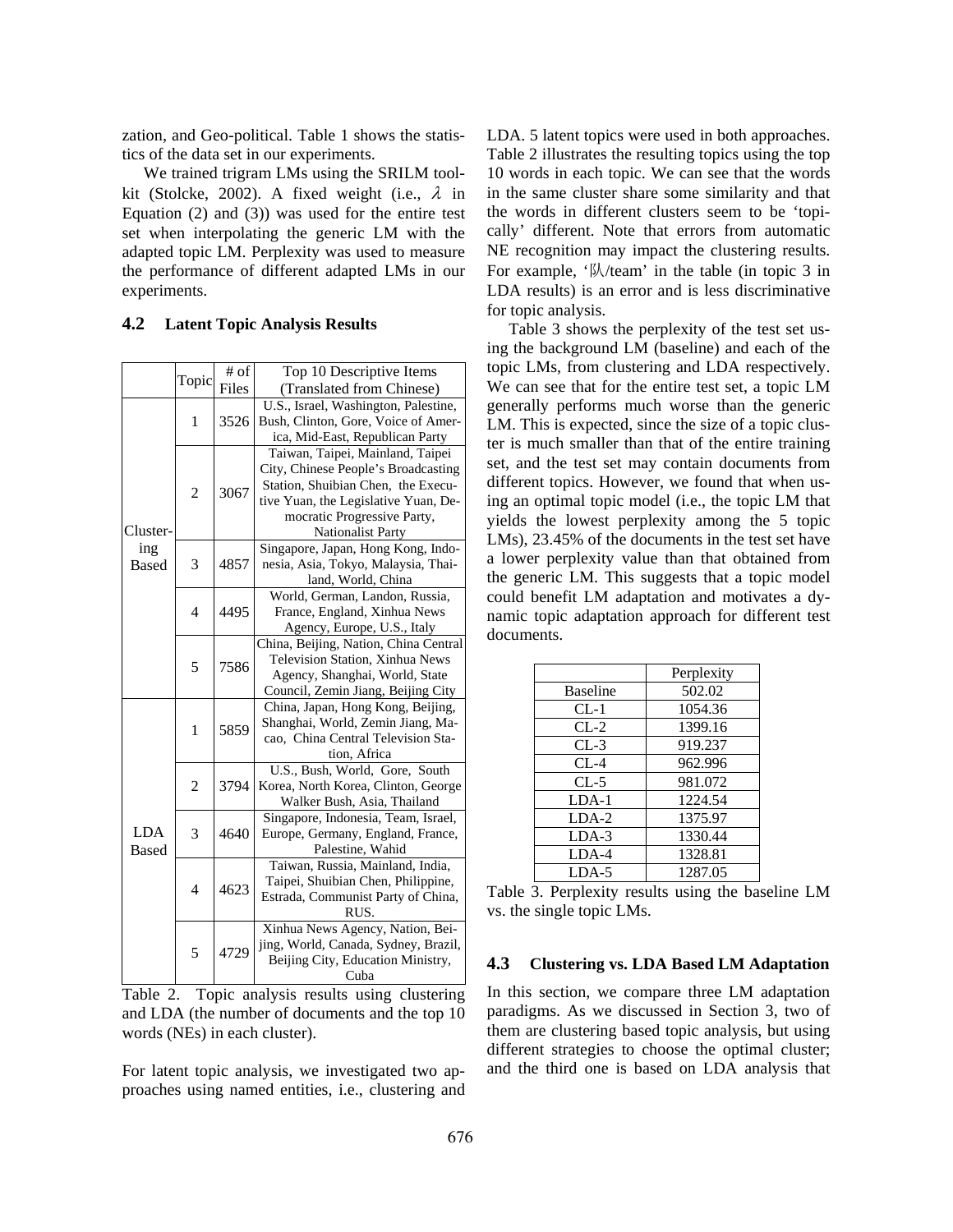uses a dynamic weighting scheme for adapted topic mixture model.

Figure 2 shows the perplexity results using different interpolation parameters with the general LM. 5 topics were used in both clustering and LDA based approaches (as in Section 4.2). "CL-CE" means clustering based topic analysis via cross entropy criterion, "CL-Cos" represents clustering based topic analysis via cosine distance criterion, and "LDA-MIX" denotes LDA based topic mixture model, which uses 5 mixture topic LMs.



Figure 2. Perplexity using different LM adaptation approaches and different interpolation weights  $\lambda$ with the general LM.

We observe that all three adaptation approaches outperform the baseline when using a proper interpolation weight. "CL-CE" yields the best perplexity of 469.75 when  $\lambda$  is 0.5, a reduction of 6.46% against the baseline perplexity of 502.02. For clustering based adaptation, between the two strategies used to determine the topic for a test document, "CL-CE" outperforms "CL-Cos". This indicates that the cosine distance measure using only names is less effective than cross entropy for LM adaptation. In addition, cosine similarity does not match perplexity as well as the CE-based distance measure. Similarly, for the LDA based approach, using only NEs may not be sufficient to find appropriate weights for the topic model. This also explains the bigger interpolation weight for the general LM in CL-Cos and LDA-MIX than that in "CL-CE".

For a fair comparison between the clustering and LDA based LM adaptation approaches, we also evaluated using the topic mixture model for the clustering based approach and using only one topic in the LDA based method. For clustering based adaptation, we constructed topic mixture models using the weights obtained from a linear normalization of the two distance measures presented in Section 3.2. In order to use only one topic model in LDA based adaptation, we chose the topic cluster that has the largest weight in the adapted topic mixture model (as in Sec 3.3). Table 4 shows the perplexity for the three approaches (CL-Cos, CL-CE, and LDA) using the mixture topic models versus a single topic LM. We observe similar trends as in Figure 2 when changing the interpolation weight  $\lambda$  with the generic LM; therefore, in Table 4 we only present results for one optimal interpolation weight.

|                           | Single-Topic | Mixture-Topic |
|---------------------------|--------------|---------------|
| CL-Cos ( $\lambda$ =0.7)  | 498.01       | 497.86        |
| CL-CE ( $\lambda = 0.5$ ) | 469.75       | 483.09        |
| LDA ( $\lambda = 0.7$ )   | 488.96       | 489.14        |

Table 4. Perplexity results using the adapted topic model (single vs. mixture) for clustering and LDA based approaches.

We can see from Table 4 that using the mixture model in clustering based adaptation does not improve performance. This may be attributed to how the interpolation weights are calculated. For example, only names are used in cosine distance, and the normalized distance may not be appropriate weights. We also notice negligible difference when only using one topic in the LDA based framework. This might be because of the small number of topics currently used. Intuitively, using a mixture model should yield better performance, since LDA itself is based on the assumption of generating words from multiple topics. We will investigate the impact of the number of topics on LM adaptation in Section 4.5.

### **4.4 Effect of Different Feature Configurations on LM Adaptation**

We suspect that using only named entities may not provide enough information about the 'topics' of the documents, therefore we investigate expanding the feature vectors with other words. Since generally content words are more indicative of the topic of a document than function words, we used a POS tagger (Hillard et al., 2006) to select words for latent topic analysis. We kept words with three POS classes: noun (NN, NR, NT), verb (VV), and modi-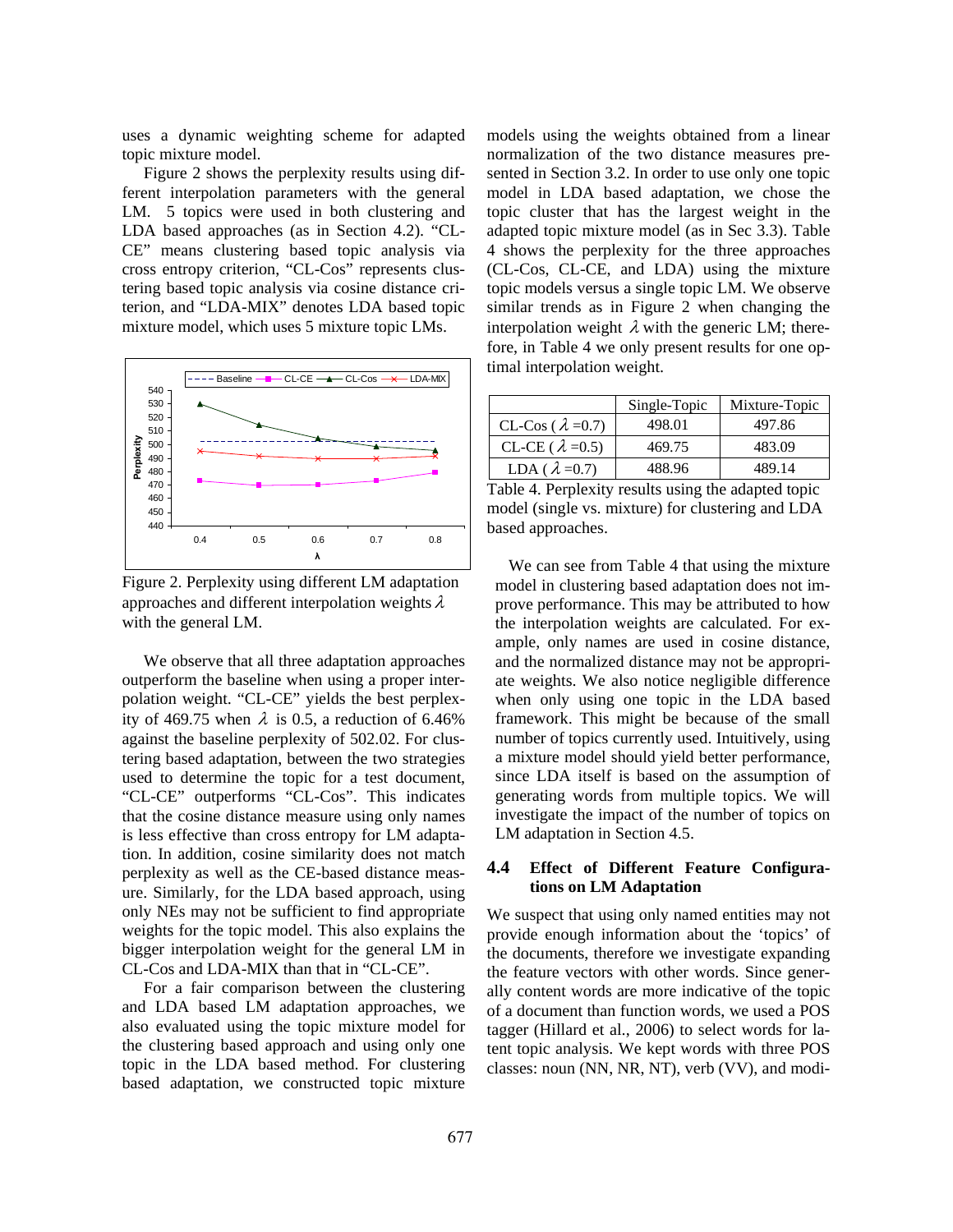fier (JJ), selected from the LDC POS set<sup>2</sup>. This is similar to the removal of stop words widely used in information retrieval.

Figure 3 shows the perplexity results for three different feature configurations, namely, all-words (w), names (n), and names plus syntactically filtered items (n+), for the CL-CE and LDA based approaches. The LDA based LM adaptation paradigm supports our hypothesis. Using named information instead of all the words seems to efficiently eliminate redundant information and achieve better performance. In addition, expanding named entities with syntactically filtered items yields further improvement. For CL-CE, using named information achieves the best result among the three configurations. This might be because that the clustering method is less powerful in analyzing the principal components as well as dealing with redundant information than the LDA model.



Figure 3. Comparison of perplexity using different feature configurations.

# **4.5 Impact of Predefined Topic Number on LM Adaptation**

LDA based topic analysis typically uses a large number of topics to capture the fine grained topic space. In this section, we evaluate the effect of the number of topics on LM adaptation. For comparison, we evaluate this for both LDA and CL-CE, similar to Section 4.3. We use the " $n+$ " feature configuration as in Section 4.4, that is, names plus POS filtered items. When using a single-topic adapted model in the LDA or CL-CE based approach, finer-grained topic analysis (i.e., increasing the number of topics) leads to worse performance mainly because of the smaller clusters for each topic; therefore, we only show results here using

 $\overline{a}$ 

the mixture topic adapted models. Figure 4 shows the perplexity results using different numbers of topics. The interpolation weight  $\lambda$  with the general LM is 0.5 in all the experiments. For the topic mixture LMs, we used a maximum of 9 mixtures (a limitation in the current SRILM toolkit) when the number of topics is greater than 9.

We observe that as the number of topics increases, the perplexity reduces significantly for LDA. When the number of topics is 50, the adapted LM using LDA achieves a perplexity reduction of 11.35% compared to using 5 topics, and 14.23% against the baseline generic LM. Therefore, using finer-grained multiple topics in dynamic adaptation improves system performance. When the number of topics increases further, e.g., to 100, the performance degrades slightly. This might be due to the limitation of the number of the topic mixtures used. A similar trend is observable for the CL-CE approach, but the effect of the topic number is much greater in LDA than CL-CE.



Figure 4. Perplexity results using different predefined numbers of topics for LDA and CL-CE.

### **4.6 Discussion**

As we know, although there is an increasing amount of training data available for LM training, it is still only for limited domains and styles. Creating new training data for different domains is time consuming and labor intensive, therefore it is very important to develop algorithms for LM adaptation. We investigate leveraging named entities in the LM adaptation task. Though some errors of NER may be introduced, our experimental results have shown that exploring named information for topic analysis is promising for LM adaptation.

Furthermore, this framework may have other advantages. For speech recognition, using NEs for topic analysis can be less vulnerable to recognition

<sup>2</sup> See http://www.cis.upenn.edu/~chinese/posguide.3rd.ch.pdf